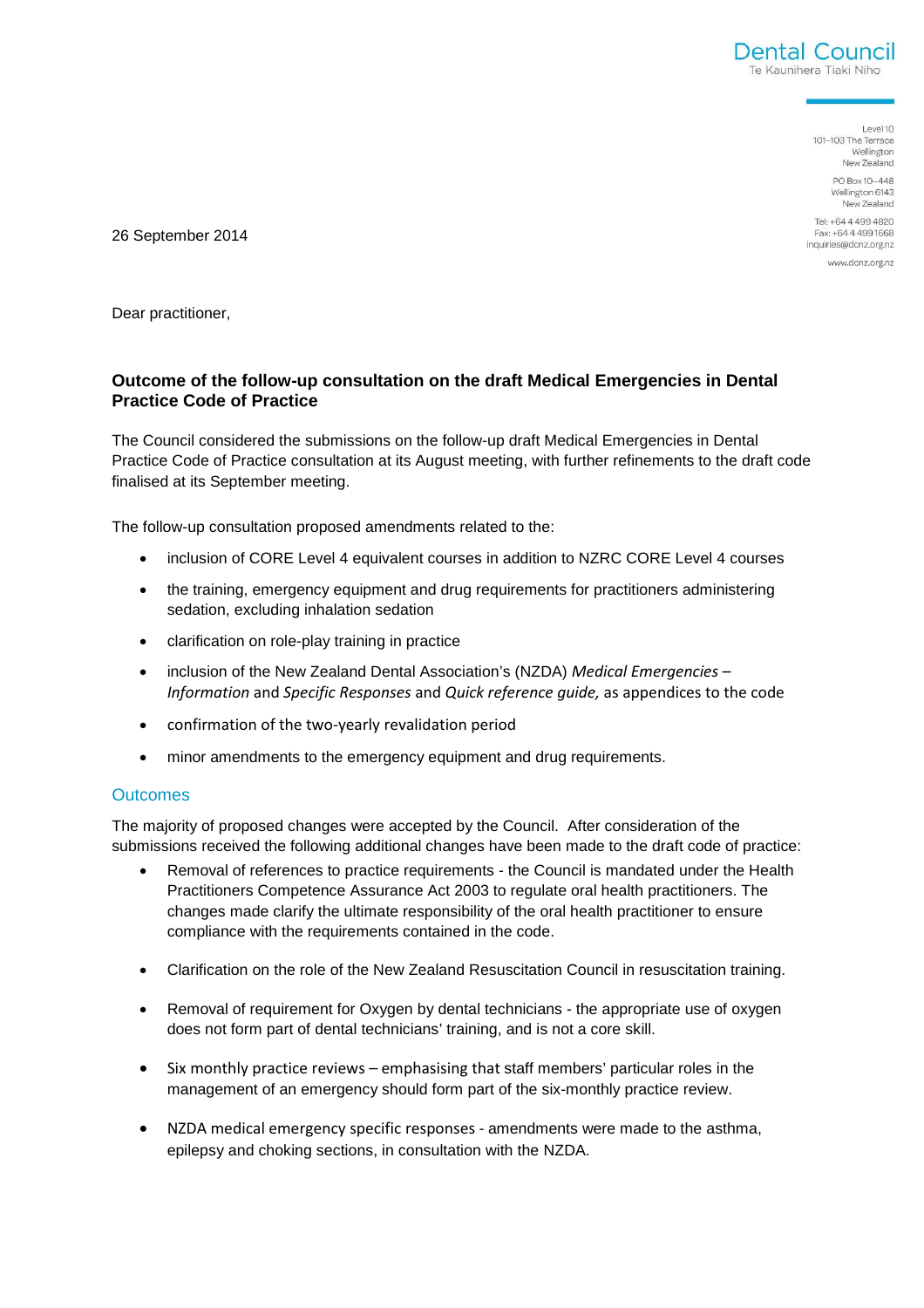None of these changes were considered to be of substantial nature that would require another consultation with all stakeholders.

The additional changes made to the follow-up consultation draft code of practice are reflected as red text in Attachment 1. The final Medical Emergencies in Dental Practice Code of Practice is enclosed as Attachment 2. An electronic version of the code will also be available on our website at www.dcnz.org.nz.

## Implementation

To allow practitioners time to comply with the various changes, some of which are substantially different from the current standards, a phased-in implementation will be followed.

The following implementation dates are relevant to all oral health practitioners:

30 September 2014: The new Medical Emergencies in Dental Practice Code of Practice is implemented with the exclusion of the:

- resuscitation training requirements  $-$  sections  $4.7 4.23$
- equipment and drug requirements sections 4.24 4.36.

30 September 2015: Full implementation of the equipment and drug requirements (sections 4.24 – 4.36). Practitioners are strongly recommended to comply with the requirements as soon as possible, but all oral health practitioners must comply by 30 September 2015.

30 September 2016: Full implementation of the resuscitation training requirements (sections 4.7 – 4.23). This includes the prescribed level of training and the two-yearly revalidation period.

On this date it must be no more than two years since a practitioner has completed resuscitation training at the newly prescribed level.

This means:

- If the renewal date for your currently held resuscitation certificate falls within the period 30 September 2014 – 30 September 2016, you must:
	- o attend resuscitation training before the renewal date, at the level prescribed in the new Medical Emergencies in Dental Practice Code of Practice
	- o revalidate every 2 years thereafter.
- If the renewal date for your currently held resuscitation certificate falls after the 30<sup>th</sup> September 2016, you must:
	- o attend a resuscitation training programme before 30 September 2016, at the level prescribed in the new Medical Emergencies in Dental Practice Code of Practice
	- o revalidate every 2 years thereafter.

Due to the increased demand for practitioners requiring revalidation prior to September 2016, practitioners are strongly encouraged not to wait until just before the implementation date to revalidate your resuscitation training.